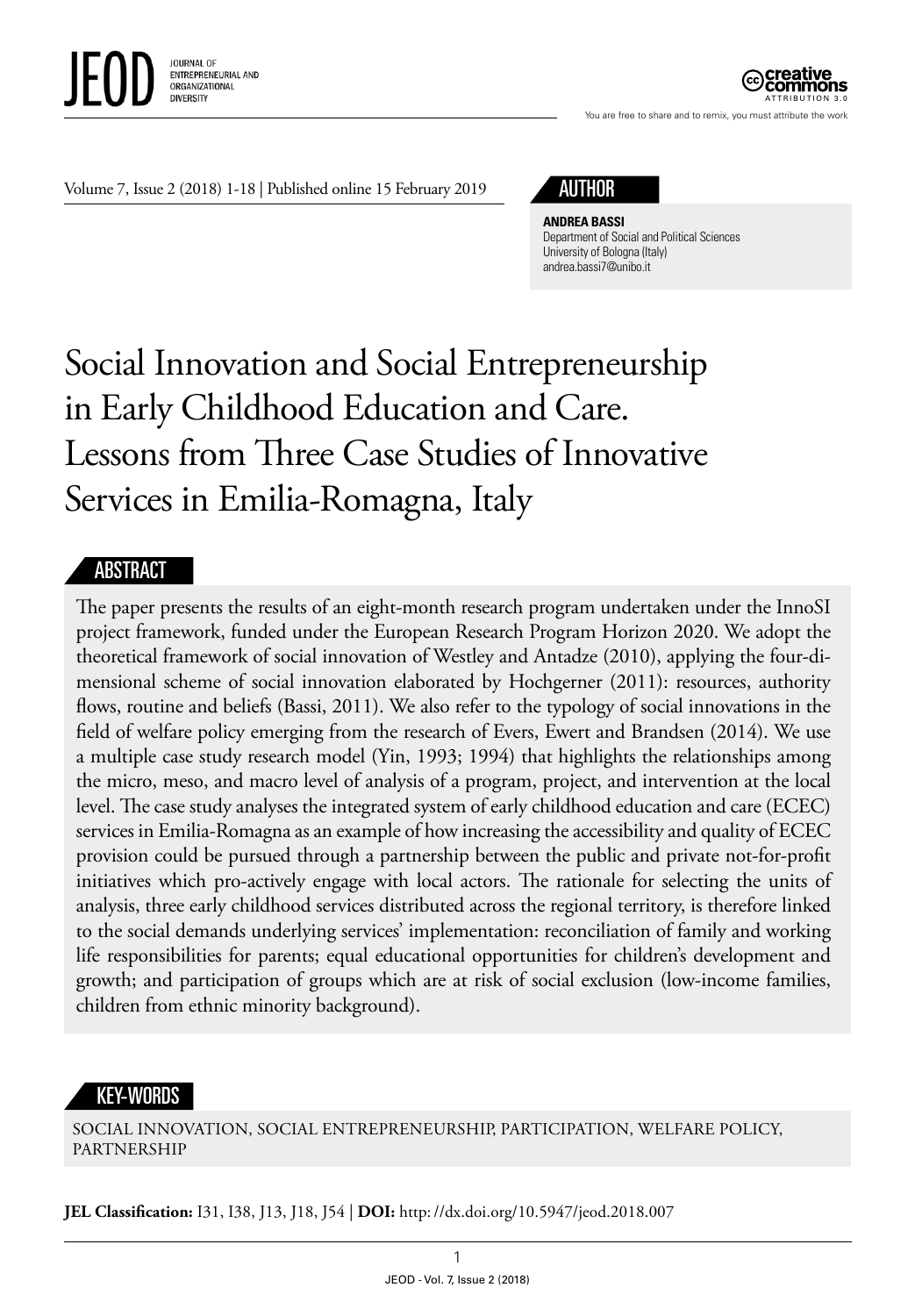#### **1. Introduction**

The article analyses the early childhood education and care (ECEC) services, one of the core policy areas of the Social Investment Package<sup>1</sup> (SIP) (European Commission [EC], 2013a) as pointed by the Europe 2020 Strategy as an essential requirement to achieve smart, sustainable, and inclusive growth. The so called "Social Investment welfare paradigm" is based on the idea that welfare states must invest to strengthen skills and capacities, beginning in early life. Social Investment therefore refers to policies and interventions that aim to build the productive capacities of citizens. Typical examples include labour market activation and early years education and care (Hemerijck, 2015).

Results from an eight-month research study conducted under the InnoSI2 Project framework are presented in this article. The research looked into three main objectives of ECEC:

- Proving that ECEC services are beneficial to a wide array of actors: children, families, and society at large**.**
- Collecting knowledge aimed at improving quality and effectiveness (equitable access) of ECEC system to reach a higher level of growth and to guarantee children's academic results and employability in the future**.**
- Analysing, through a case study approach, the integrated ECEC services' system in the Emilia-Romagna region as a possible best-practice of social innovation with regard to the partnership between public, private for-profit and non-profit actors. Namely, local actors, including children, their families and the communities pro-actively engage in social economy initiatives.

We adopt the Westley and Antadze's (2010) social innovation theoretical framework and apply Hochgerner's (2011) four-dimensional scheme of social innovation: resources, authority flows, routine and beliefs (Bassi, 2011). The study is additionally informed by Evers, Ewert and Brandsen (2014)'s categorization of social innovation in the field of welfare policy. We use a multiple case study research model (Yin, 1993; 1994) that highlights the relationships among the micro, meso, and macro level of analysis of a program, project, and intervention at the local level. In addition,

<sup>1</sup> The so-called "Social Investment Package" consist of two main documents of the European Commission (and a series of Staff Working Documents): a) a communication "Towards Social Investment for Growth and Cohesion", COM (2013) 83; b) a recommendation "Investing in Children: breaking the cycle of disadvantage", C (2013) 778, which provides a policy framework for redirecting member states' policies towards social investment throughout life. Together with the European Parliament resolution on Social Investment Pact (20 November 2012), it encourages the member states to pursue the modernisation of their social protection systems, on the top of ensuring their effectiveness, adequacy, and sustainability.

<sup>&</sup>lt;sup>2</sup> This research was supported by the European Commission, Research Executive Agency, upon the Horizon 2020 Programme within the project "Innovative Social Investment: Strengthening communities in Europe" (InnoSI). The presented article presents the main results of the line of action of InnoSI research project that considers the role of social economy organizations in supporting, reinforcing, implementing, and social innovations initiatives (projects, programs, pilot, etc.) at the local and/or regional level in the context of welfare reforms aiming at implementing the "social investment approach".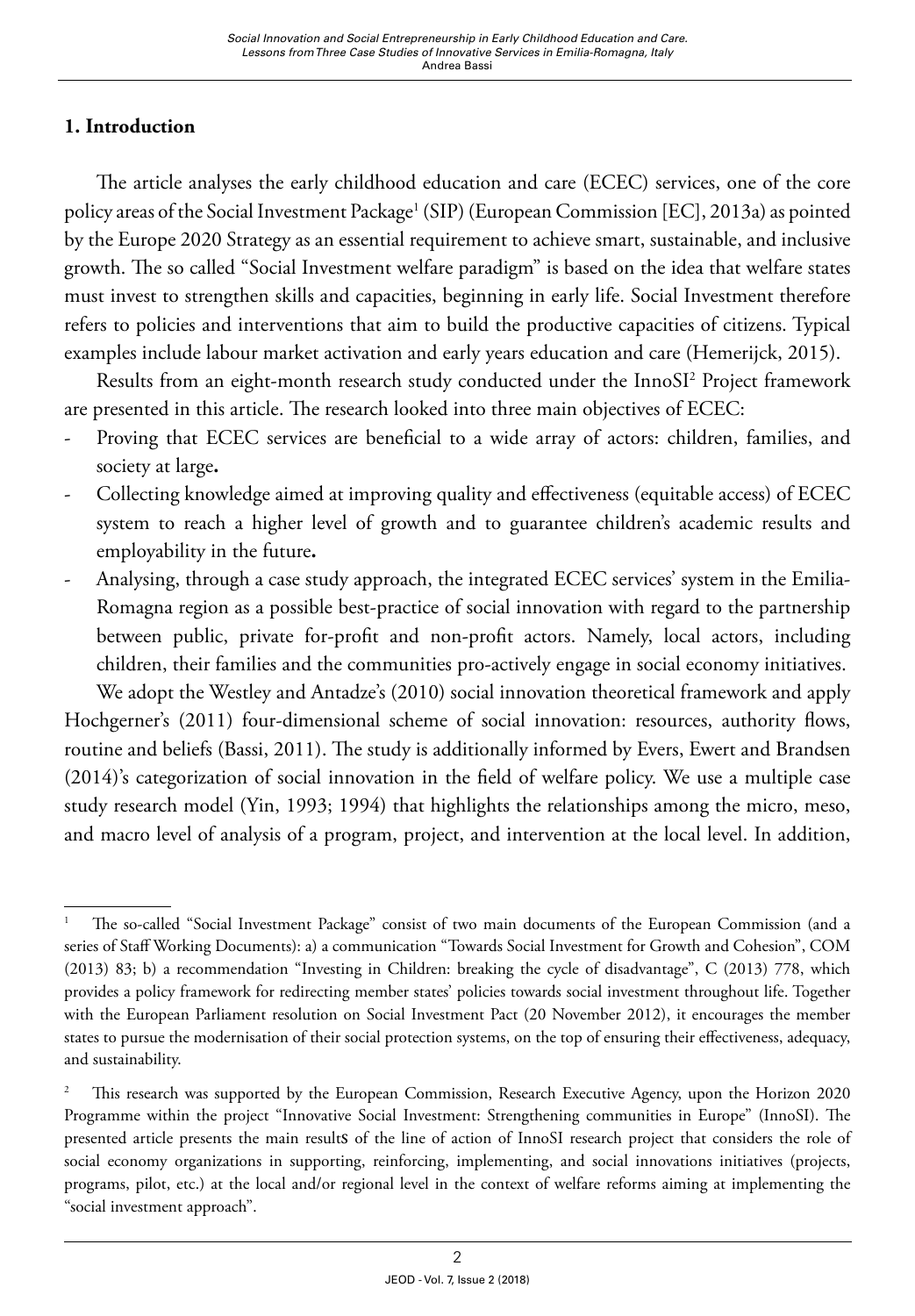when addressing the issues of sustainability and accessibility, the case studies shed light on how innovative forms of public governance (local and regional networks, partnerships with parents, coalitions for policy advocacy, inter-agency collaboration) laid groundwork for creating the cocreation and sharing of knowledge, expertise, and experiences that subsequently contributed to achieving the high pedagogical quality of ECEC.

The ECEC services system of Emilia-Romagna region (focusing specifically on the services addressed to children aged 0 to 3 and their families) is selected as a case because of the significant presence of partnership with social economy actors such as social cooperatives. This case study provides some important implications that could be generalized to other social investment policies. In addition, when addressing the issues of sustainability and accessibility, the case studies shed light on how innovative forms of public governance (local and regional networks, partnerships with parents, coalitions for policy advocacy, inter-agency collaboration) laid groundwork for creating the co-creation and sharing of knowledge, expertise, and experiences that subsequently contributed to achieving the high pedagogical quality of ECEC.

The analysis of the data collected through interviews with managers of ECEC services (delivering organizations and local decision-makers) showed that no-one model fits all. This field of the study has suffered from a lack of a comprehensive framework of public policies that addresses the needs of each community, while striving for universalism. A comprehensive framework is needed to take into account the flexible combination of different funding sources (coming from the public sector – as well as from the non-profit sector and private enterprises)**.** This case study addresses how ECEC provision succeeds in serving the diverse needs of the local community, in particular regarding accessibility and economic sustainability.

#### **2. The institutional and theoretical framework**

Social innovation is an emerging field searching for dominantly accepted definitions. For this research project, we took into consideration the definitional debate going on both at the European institutional level and in the academic community (The Young Foundation, 2006; Mulgan et al., 2007; European Union [EU] and The Young Foundation, 2010; Murray, Caulier-Grice and Mulgan, 2010; EC, 2012).

For this study, we start from the Bureau of European Policy Advisers (BEPA) definition:

"Social innovations are innovations that are social in both their ends and their means. Specifically, we define social innovations as new ideas (products, services, and models) that simultaneously meet social needs (more effectively than alternatives) and create new social relationships or collaborations. They are innovations that are not only good for society but also enhance society's capacity to act." (BEPA, 2011: 9)

"The process of social interactions between individuals undertaken to reach certain outcomes is participative, involves a number of actors and stakeholders who have a vested interest in solving a social problem, and empowers the beneficiaries. It is in itself an outcome as it produces social capital." (BEPA, 2011: 10)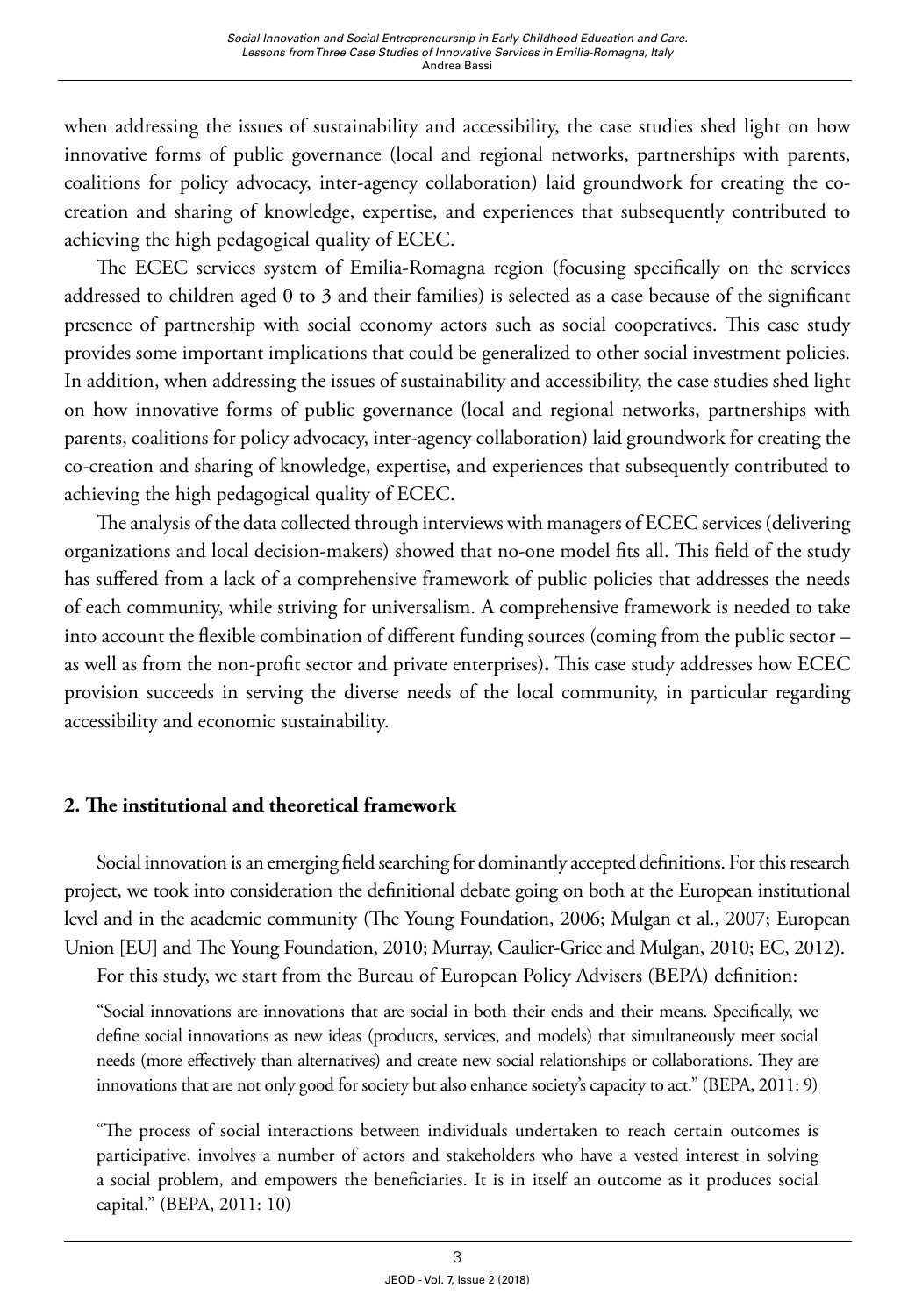Moreover, the BEPA report affirms that given this process, social innovations can be classified into three broad categories:

- grassroots social innovations (micro level)
- societal challenges (meso level)
- systemic type (macro level).

The first type concerns pressing social demands for vulnerable groups in society not addressed by the market or the state. The second group includes social innovation initiatives dealing with challenges that occur at a broader level of society, concerning the interconnection of economic, social and political dimensions. Finally, the third typology refers to social innovations that activate deep changes in attitudes and values of the population, in organizational structures and processes of main social institutions, or in the power of actors involved in networks/systems of services delivering.

The European Commission states:

"Social innovation can be defined as the development and implementation of new ideas (products, services, and models) to meet social needs and create new social relationships or collaborations. It represents new responses to pressing social demands, which affect the process of social interactions. It is aimed at improving human well-being. Social innovations are innovations that are social in both their ends and their means. They are innovations that are not only good for society but also enhance individuals' capacity to act." (EC, 2013b: 6)

The "processual" dimension of social innovation, indicating a sort of cycle where new social needs are detected, new responses are elaborated, concrete actions and activities are delivered, better social outcomes are implemented and finally effective solutions are scaled up also could be suggested.

Referring to the welfare fields of action, in a recently published report of a research project funded under the FP7 European Research Program (Wilco), Evers, Ewert and Brandsen (2014) recognize at least:

"Five dimensions of social innovation in welfare systems: 1. innovations in services and their ways to address users; 2. innovations in regulations and rights; 3. innovations in governance; 4. innovations in modes of working and financing; 5. innovations concerning the entity of (local) welfare systems." (Evers, Ewert and Brandsen, 2014: 16)

This typology is very useful because not only is it easy to understand but also applicable to empirical research in the field of welfare. In particular, the five-dimension framework and the twenty sub-dimensions (see Table 1) could be the first step in the identification of social innovations indicators at the empirical level. Indicators that can be measured through the variety of methods (quantitative and qualitative) developed by the social sciences, especially in the long tradition of "action-research" or "intervention research" or "evaluation research". The typology that emerged from the Wilco research project has been used as a point of reference throughout the InnoSI research project and, more in particular, can be also used for case studies.

The dimensions elaborated by Evers, Ewert and Brandsen (2014) were collected in a two columns template as shown in Table 1 in order to allow the reader to have a complete picture of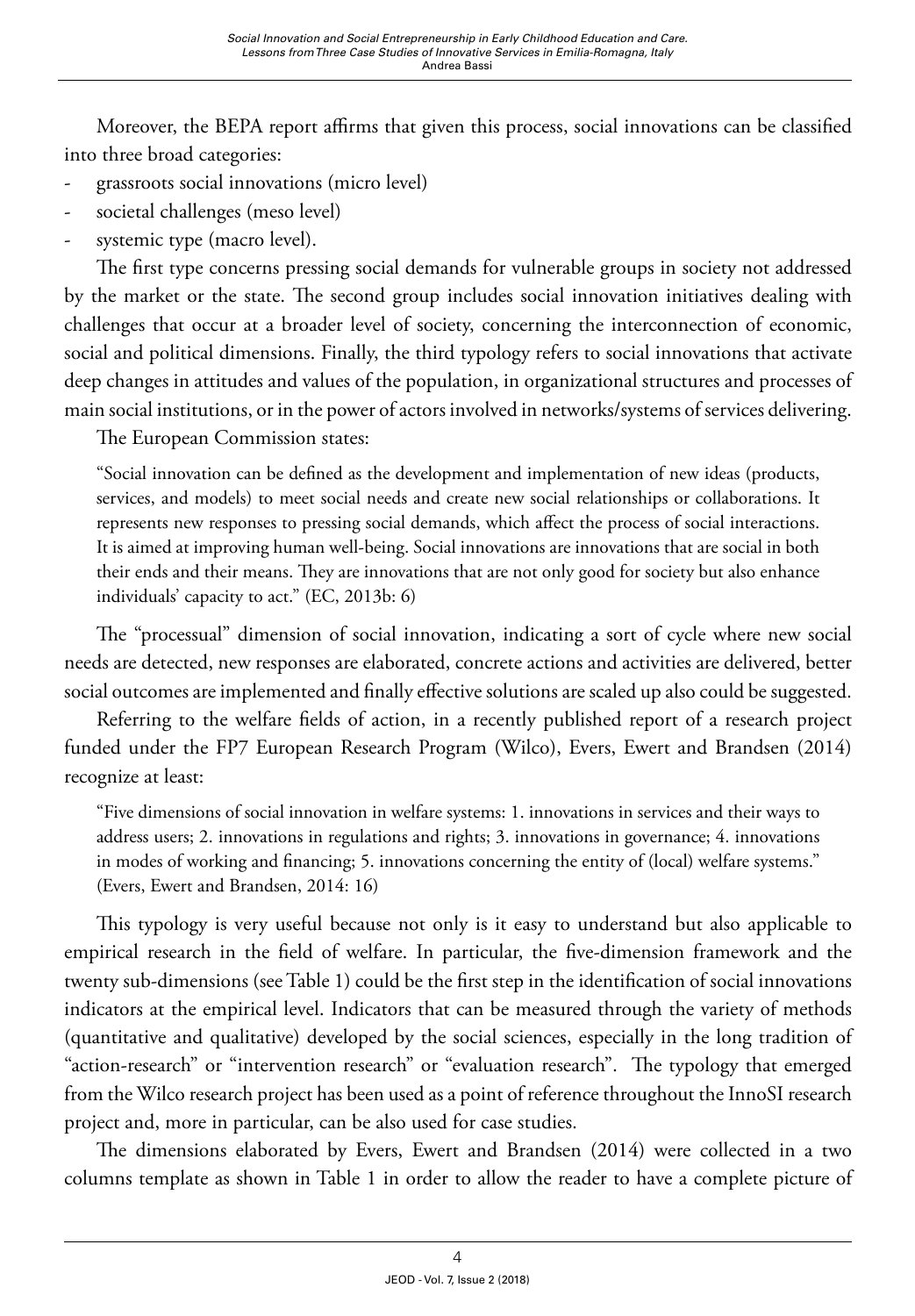their results in a single scheme. This could serve as a useful tool for scholars and researchers because they could come up with social innovation indicators relating to the specificity of their research design and add them under the list of the twenty sub-dimensions.

| Sub-dimensions |                                                                                                                                       |  |  |  |  |  |
|----------------|---------------------------------------------------------------------------------------------------------------------------------------|--|--|--|--|--|
| a)             | Investing in capabilities rather than spotting deficits                                                                               |  |  |  |  |  |
| b)             | Preference for open approaches, avoiding targeting with stigmatizing effects                                                          |  |  |  |  |  |
| C)             | Concern for bridging the gaps between professional services and people's life<br>worlds                                               |  |  |  |  |  |
|                | d) Service offers that connect otherwise often separated forms of support and<br>access, allowing for personalized bundles of support |  |  |  |  |  |
| a)             | Creating flexible forms of ad hoc support                                                                                             |  |  |  |  |  |
| b)             | Developing offers that meet newly emerging risks, beyond fixed social and<br>participation rights and entitlements                    |  |  |  |  |  |
| C)             | Working by kind of "social contracts" with individuals and groups                                                                     |  |  |  |  |  |
| a)             | Fostering units and types of organization that operate in more embedded<br>and networked ways                                         |  |  |  |  |  |
|                | b) Giving new concerns and groups a voice in the public domain                                                                        |  |  |  |  |  |
| C)             | Organizing more intense forms of public debate and opinion-building<br>around existing challenges in cohesion policies                |  |  |  |  |  |
| d)             | Building issue-related coalitions and partnerships                                                                                    |  |  |  |  |  |
| a)             | Flexicurity in working contracts; levels of institutionalization and security<br>below traditional standards                          |  |  |  |  |  |
|                | b) Different working collectives - professional teams and voluntary<br>commitments as part of the projects and approaches             |  |  |  |  |  |
| C)             | A strong mission profile and a professionalism that combines formerly<br>fragmented knowledge                                         |  |  |  |  |  |
|                | d) Short-term and time-limited funding, combining resources from different<br>stakeholders                                            |  |  |  |  |  |
| a)             | Reaching out to all sectors of local welfare systems; a lesser state focus                                                            |  |  |  |  |  |
| b)             | Aiming at less standardized, more diverse and localized welfare arrangements                                                          |  |  |  |  |  |
| C)             | Upgrading the community component in mixed welfare systems (families,<br>support networks, etc.)                                      |  |  |  |  |  |
|                | d) Integrating economic and social logics (entrepreneurial action,<br>developmental welfare)                                          |  |  |  |  |  |
| e)             | Integrating welfare and urban politics                                                                                                |  |  |  |  |  |
|                |                                                                                                                                       |  |  |  |  |  |

|  | Table 1. Dimensions and sub-dimensions of social innovation in welfare policy |  |  |  |  |  |  |
|--|-------------------------------------------------------------------------------|--|--|--|--|--|--|
|--|-------------------------------------------------------------------------------|--|--|--|--|--|--|

*Source:* Author's elaboration from Evers, Ewert and Brandsen (2014).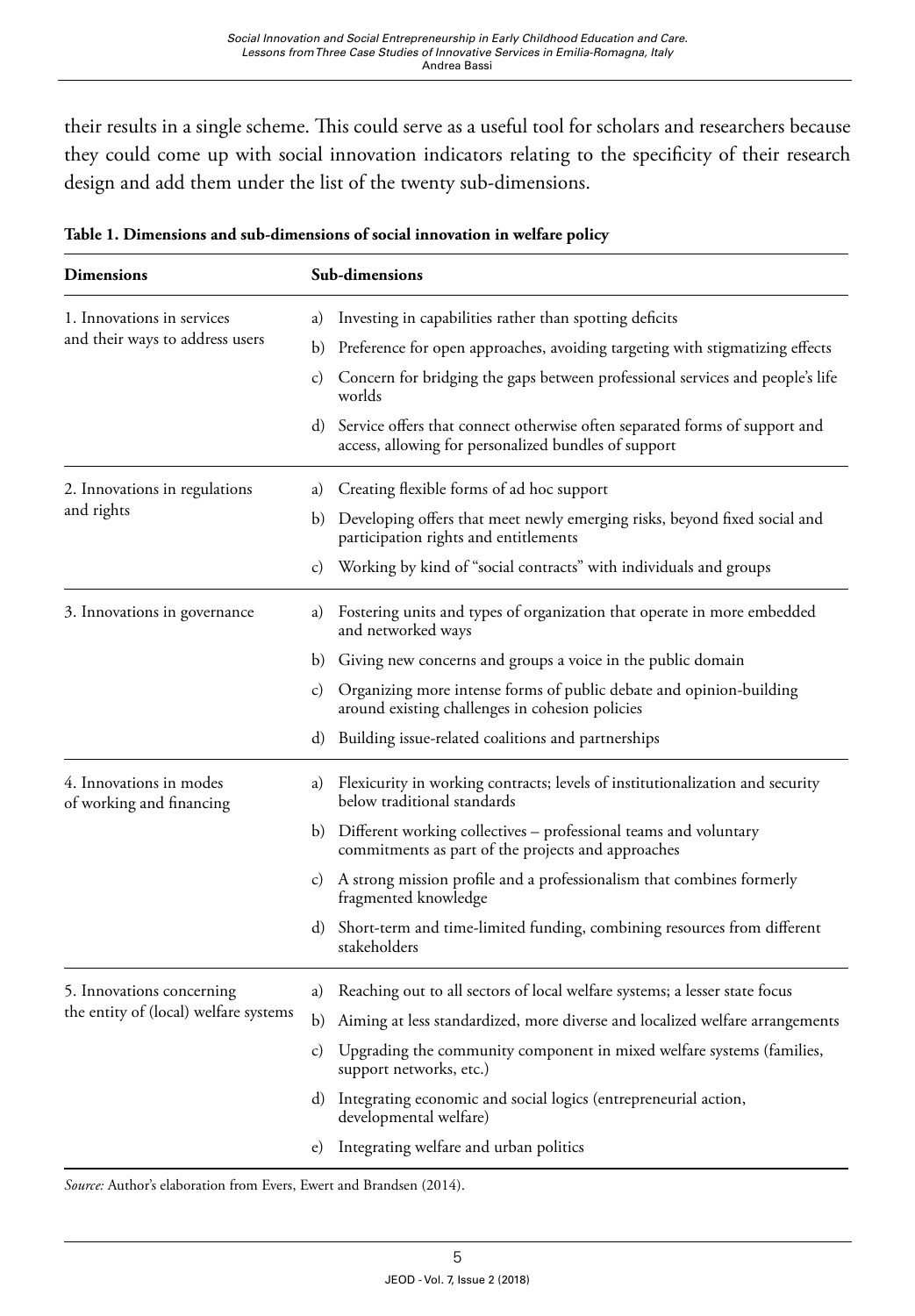In our research project we also adopt the definition of social innovation elaborated by Westley and Antadze (2010), because of their holistic approach (Bassi, 2011):

"Social innovation is a complex process of introducing new products, processes or programs that profoundly change the basic routines, resource and authority flows, or beliefs of the social system in which the innovation occurs. Such successful social innovations have durability and broad impact." (Westley and Antadze, 2010: 2)

Figure 1 represents the "social innovation compass". It is a heuristic tool that can guide the researcher during the "research on the field" in the collection of data useful to find out if a program, a project, a service, and an organization is an example of social innovation or not. Figure 1 shows in which sequence should he/she conduct a case study and what kind of data he/she needs to gather for each dimension of the social innovation process.

#### **Figure 1. The social innovation compass**





The four poles/dimensions of the process have three sub-dimensions (fields of analysis) and each dimension has empirical indicators for the "measurement" of the social innovation level shown by the case study under analysis. It must be said that social innovation is not a fixed "property" that can be present or absent in the specific initiative under study, but rather it is an emergent property of the process that can be measured along a continuum, from low level to high level of social innovation for each pole of the compass. Following this line of thought at the end of our research project, it can be obtain that the initiative under examinations shows different level of social innovation in each pole: for instance, a "high level" in the resources activation and allocation process (left pole); a "medium level" in the power/authority allocation process (middle left pole) and in the routines change process (middle right pole); and finally a "low level" in the beliefs change process (right pole).

To analyse the social innovation process even more accurately, we should consider three levels/ dimensions of analysis: micro (social interaction), meso (organization interaction) and macro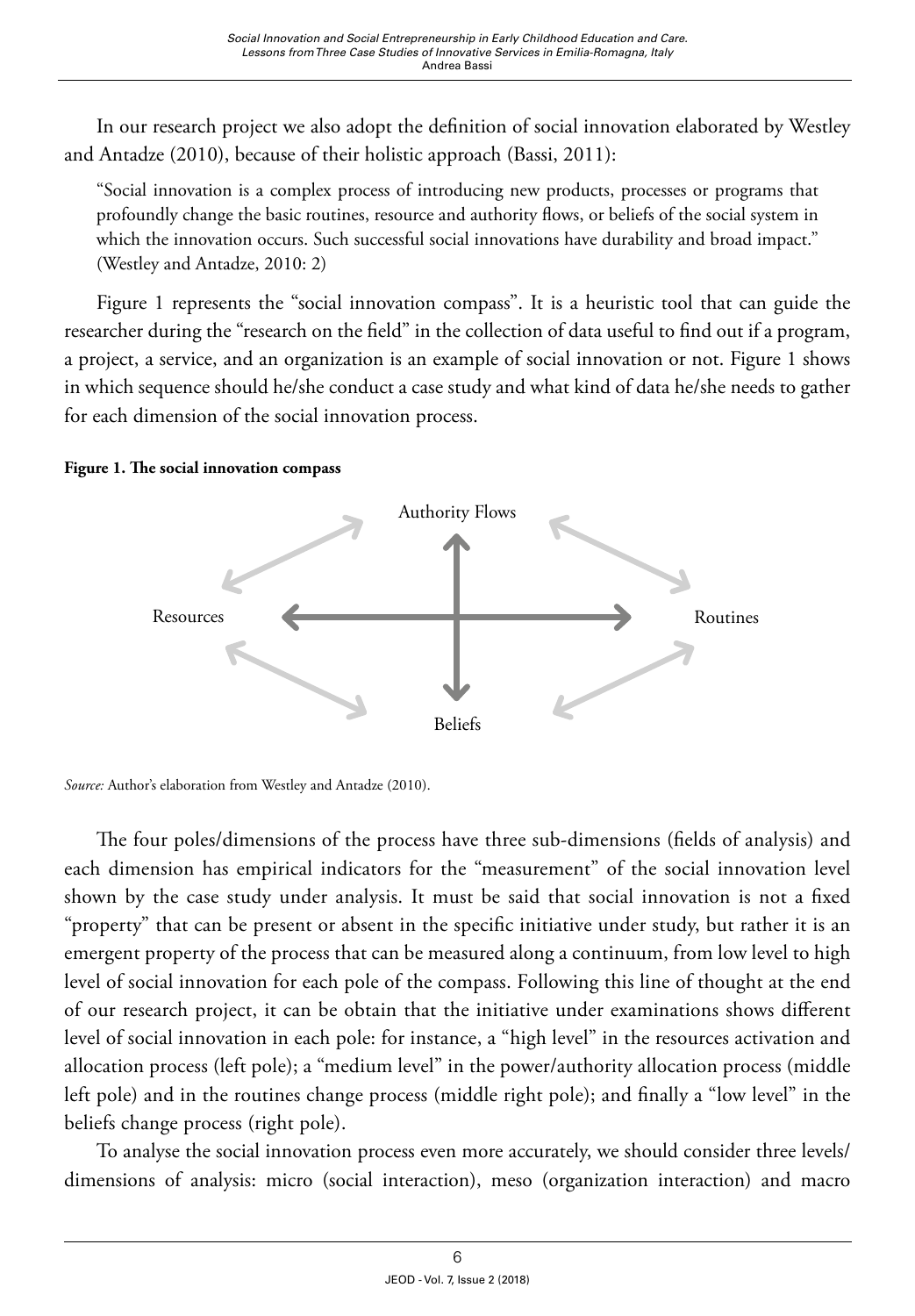(system interaction). If we crosstab the sub-dimensions of the four poles of social innovation process with the three levels dimensions of social life we obtain a 36 cells matrix (see Table 2) that could be very helpful in order to organize the data collection and analysis for the case study under scrutiny. For each cell, the researcher can suggest a certain number of the empirical indicator in order to measure the presence or the absence of social innovation, and eventually the level of presence.

As we will see in Section 4 of this article, the three case studies carried on represent examples of innovative services in respect of several of the above mentioned dimensions and sub-dimensions of social innovation.

|                                  | <b>Resources</b> |                  |                        | Power/authority<br>Governance |            |              | Routines            |                 |                                                      | <b>Beliefs</b>     |        |                     |
|----------------------------------|------------------|------------------|------------------------|-------------------------------|------------|--------------|---------------------|-----------------|------------------------------------------------------|--------------------|--------|---------------------|
|                                  | Material         | Human<br>capital | Economic/<br>financial | Networks                      | Coalitions | Partnerships | Ways to<br>organize | Ways<br>to work | Ways to<br>produce/<br>deliver<br>goods<br>/services | Ideas/<br>Concepts | Values | Frame/<br>Narrative |
| MICRO<br>(Social<br>demands)     |                  |                  |                        |                               |            |              |                     |                 |                                                      |                    |        |                     |
| MESO<br>(Societal<br>challenges) |                  |                  |                        |                               |            |              |                     |                 |                                                      |                    |        |                     |
| MACRO<br>(Systemic<br>change)    |                  |                  |                        |                               |            |              |                     |                 |                                                      |                    |        |                     |

**Table 2. Logic scheme of the theoretical model for social innovation research** 

#### **3. Methodological issues**

This section outlines the main results of an in-depth analysis of ECEC services in Emilia Romagna region, adopting a "realist evaluation approach". In order to demonstrate how ECEC services could be a potential social innovation in Emilia Romagna, we will present the methodology employed in this study, proceed to the case analysis focusing on three ECEC services ("Filonido" in the city of Bologna; "Il girotondo intorno al bosco" in the village of Serramazzoni (Modena); "La gabianella" and "L'albero delle meraviglie" in the small town of Comacchio (Ferrara)), and suggest what implications do results of the analysis suggest in terms of our research question.

In order to verify the potentialities in term of social innovation of the ECEC services in the Emilia-Romagna region, we opted for the adoption of the "case studies" research technique. The case-study approach could be defined in the following way: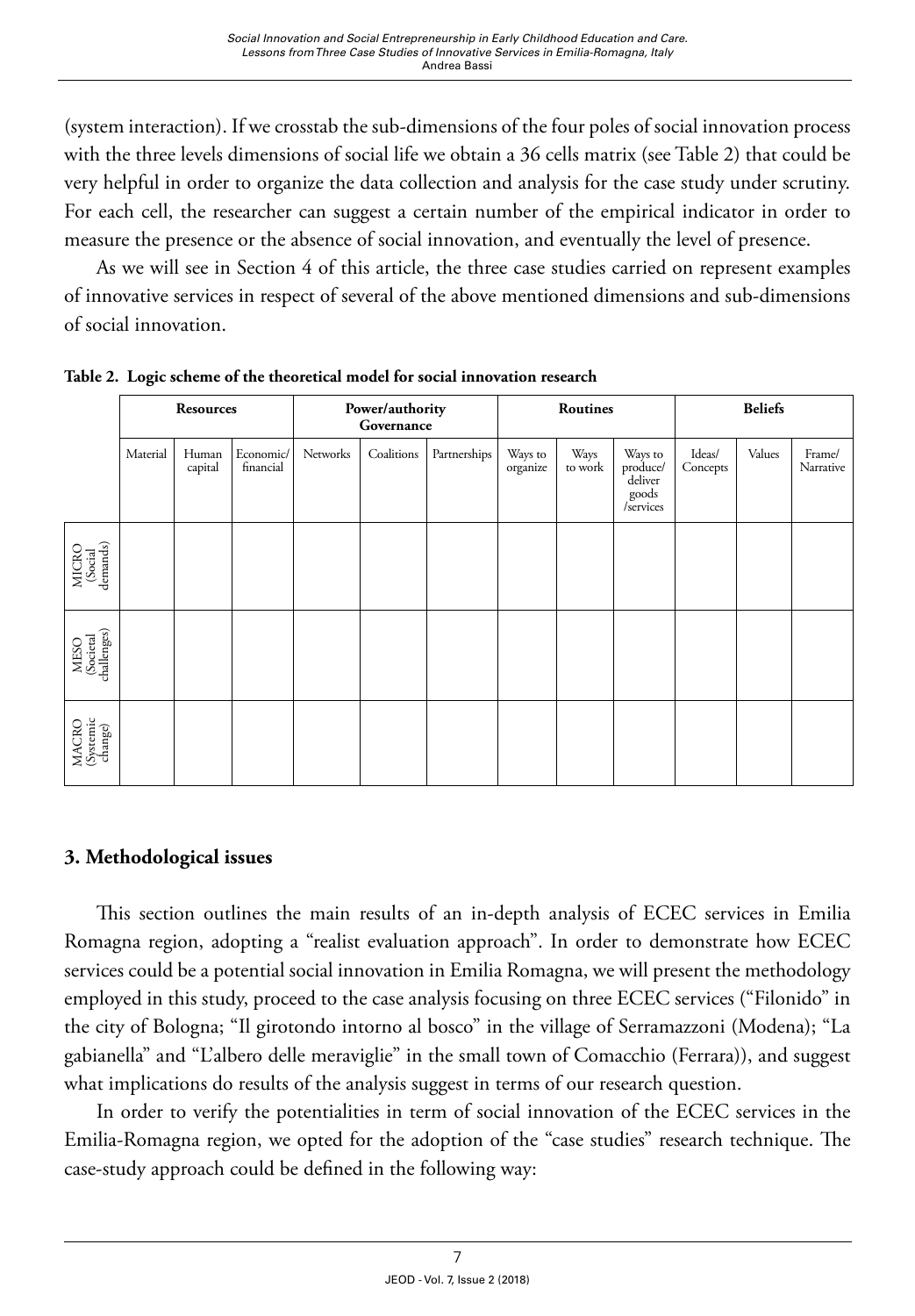"Case study methods encompass a range of research techniques that are used to examine social phenomena. Researchers primarily focus their study on the micro level, concentrating on individuals, groups, organizations, institutions, and/or events. The analysis is aimed at investigating contemporary issues or events within their real-life setting. A case study is considered a specific approach or strategy that can be used as a unit of analysis and also the means by which data have been gathered, organized, and presented." (Wolff, 2007: 2976)

This approach is particularly useful when examining changes in policies or practices. Investigators conduct research following the progression of change from the policy formation stage adoption through the implementation process, and finally to the policy outcomes. The unit of analysis for this study are the services provided.

As far as the identification of the services to be analysed, we proceeded as follows. First**,** we contacted the director of the ECEC services system in the Emilia-Romagna region. We explained the research design and asked him for the participatory support of the ECEC services offices. Then we elaborated on the criteria to select the services to be included in our case study and we had a meeting with the public official working in the ECEC services office at the regional level.

Three cases of the research were selected following four main criteria (variables) $^3$ :

- geographic distribution: west (mountain/hills), centre (plain), east (sea-side) areas of the Emilia-Romagna region
- municipality dimension: small (up to 15,000 inhabitants); medium (up to 100,000 inhabitants) and big cities (metropolitan area, from 250,000 to 500,000 inhabitants)
- ownership structure (principal delivering organization): public, private forprofit, private non-profit
- services typology: following the classification defined by the Emilia-Romagna regional government (nurseries/kindergartens, integrative/complementary services, home services, experimental services).

Once we agreed on the criteria, they selected 12 out of the 1,206 active services for the school year 2013/2014<sup>4</sup>. The research team ultimately chose six case studies from the 12 they had selected (2nd March 2016).

Following the selection of the six case studies ( $4<sup>th</sup>$  March 2016), the ECEC services office confirmed with the public official in charge of the coordination of the ECEC services in the administrative area concerned (usually a municipality) for acceptance  $(24<sup>th</sup> March 2016)$ . Finally,

<sup>&</sup>lt;sup>3</sup> By crossing the first two criteria, "geographic distribution" and "municipality dimension", we obtained a two columns - nine cells matrix inside which situate the ECEC services. Then, in order to choose the case to be analysed we took into consideration the other two criteria: "ownership structure" and "service typology" with the aim of having at least one case representative for each state of the variables/criteria: one public, one private for profit and one private non-profit; and at the same time one nursery, one integrative service, and one home service. Since the fourth typology "experimental service" at the time has not being implemented yet.

<sup>4</sup> The number of 12 is determined in the following way: we agreed to have at least one service/initiative for each of the nine provinces of the region, except for three biggest provinces (both in term of population and ECEC services units), namely: Bologna, Modena e Parma, where we included two cases each.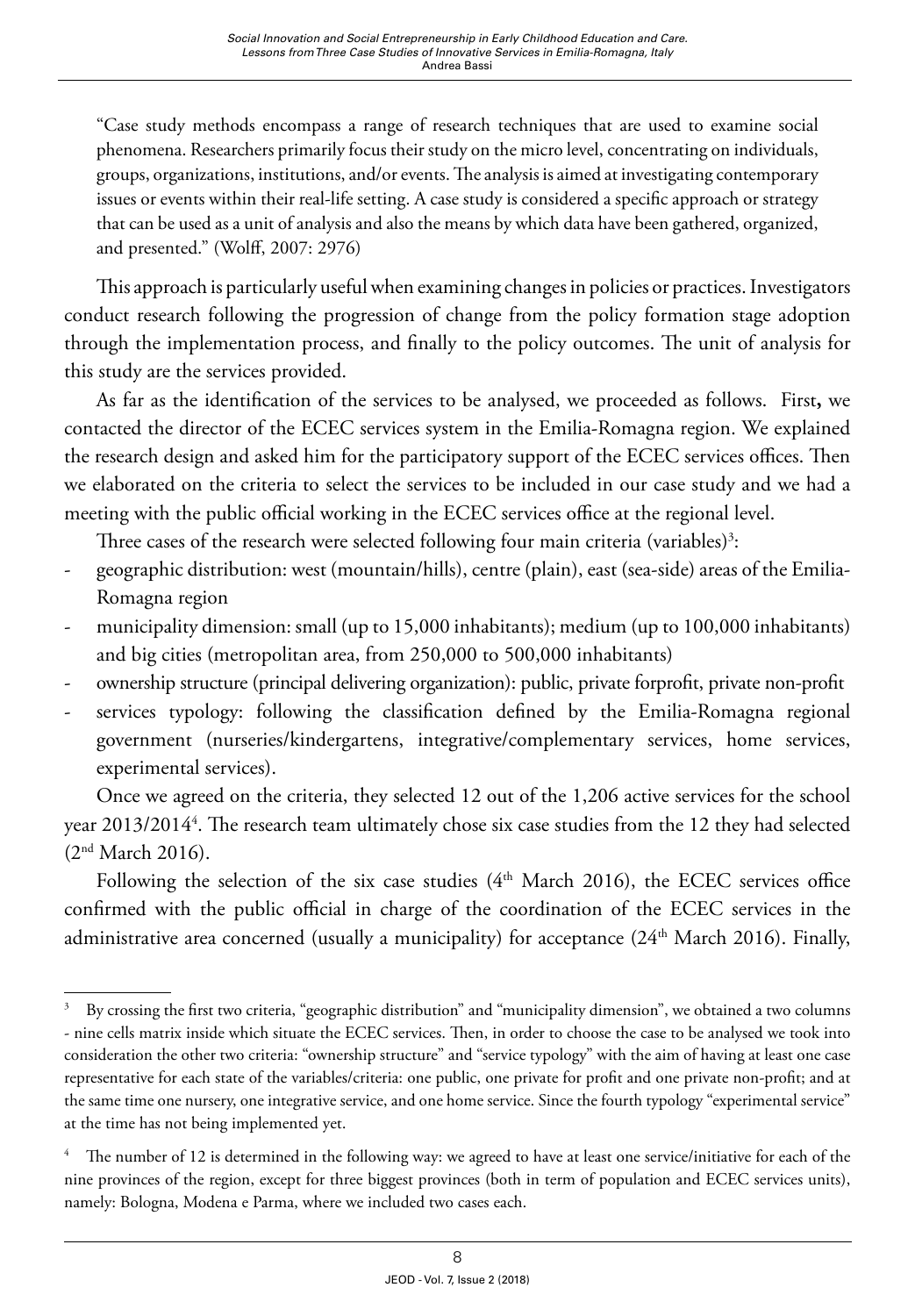upon receipt of all letters of acceptance  $(15<sup>th</sup>$  April 2016) we started to contact the persons in charge of the ECEC services coordination, in order to carry out the research. The first on-site visit was conducted on the 22<sup>nd</sup> April 2016.

We decided in agreement with the public official responsible for the ECEC services of the Emilia-Romagna region to reduce our case studies to three. We selected services representing each ECEC main typology: nurseries/kindergartens, integrative-complementary services, and home services: Filonido in the city of Bologna (387,500 inhabitants) for the first type; La gabbianella and L'albero delle meraviglie in the town of Comacchio (22,600 inhabitants), for the second type; Il girotondo intorno al bosco in the village of Serramazzoni (8,200 inhabitants), for the third type.

We also took into consideration the other abovementioned variables, such as: geographic distribution: Bologna (plain, centre), Comacchio (sea-side, east), Serramazzoni (mountain/hills, west); municipality dimension: Bologna (big), Comacchio (medium), Serramazzoni (small); ownership structure: Bologna (big social enterprises consortium), Comacchio (medium non-profit organization), Serramazzoni (small for profit business). It was not possible to include in the sample a public ECEC service centre.

Given the characteristics of the "case study method", we utilized both qualitative and quantitative sources of data. Among them, we selected: a) official documents (i.e., laws enacted by the regional government and regulations enacted by municipalities); b) unofficial documents (i.e., bylaws of non-profit organizations and minutes of board of directors of for profit enterprises involved in corporate welfare programs); c) grey material (i.e., research reports and evaluation reports published by public bodies and research institutions); d) face to face interviews with representatives from public administration, non-profit organizations, private corporations, parents associations, etc.; e) focus group interviews with representatives of the above mentioned organizations; f) on-site observation of ECEC services centres.

In order to collect the information of the abovementioned letters d, e and f, we applied several research tools, such as outline for face to face interviews (or focus group) with:

- ECEC public official
- ECEC services workers (educators)
- ECEC services parents

managers of corporations and public authorities involved in "Corporate Welfare Activities" and a template for "on the field" observation of daily activities in the ECEC services.

#### *3.1 The home-care ECEC service in Serramazzoni*

The city of Serramazzoni is situated in the first buttress between the plains and the mountains of the Modena province. The educational service known as Il girotondo intorno al bosco ("Wandering around the woods") was founded in 2005 by an agreement between the municipality of Serramazzoni and a private entity, which met the requirements of the regional law (no. 1/2000). The law required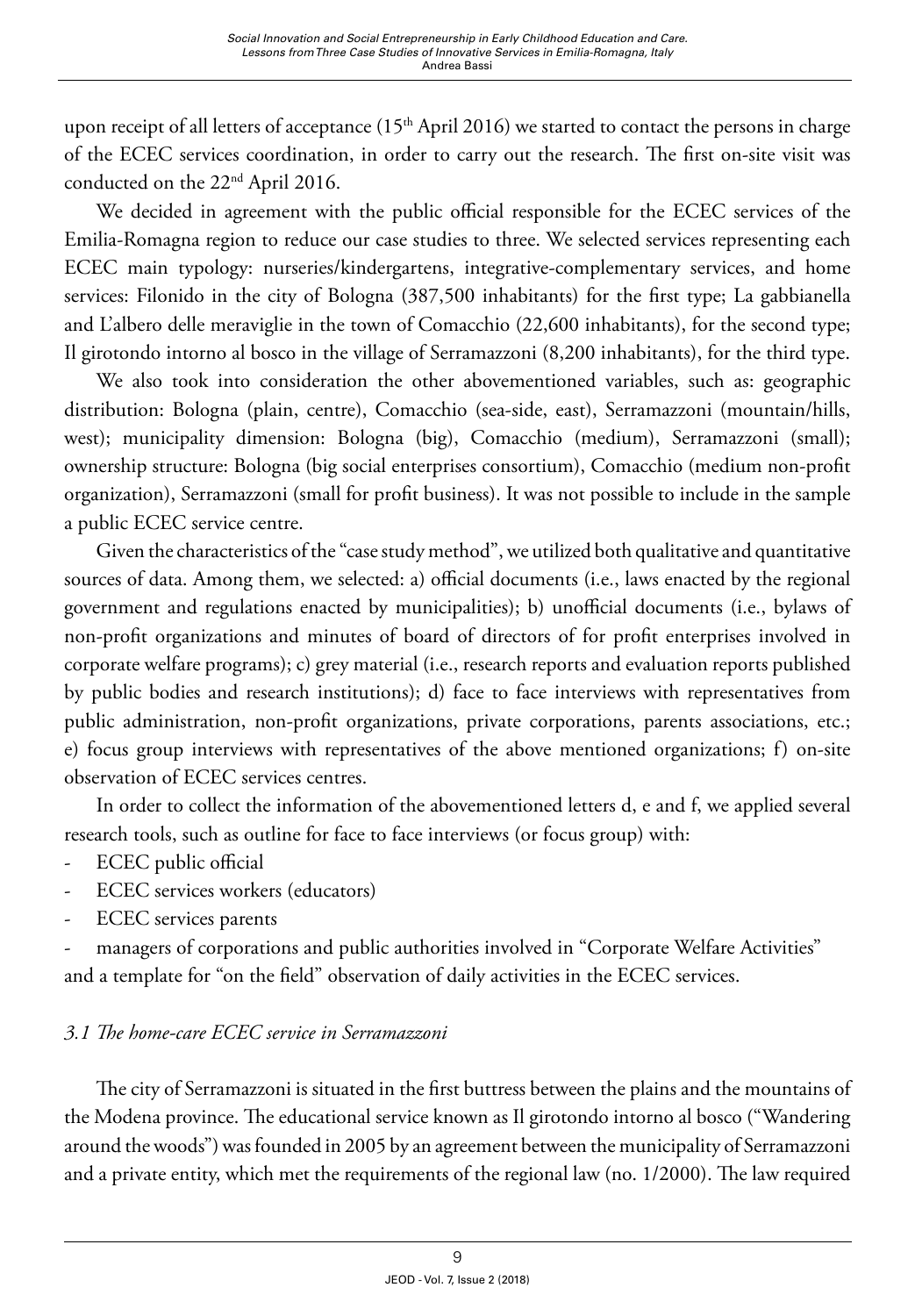the manager to comply with the following rules: organizing and providing the necessary means for the execution of the service; providing educator staff and personnel of general services required by the legislation; providing the necessary tools for the service; providing the purchase of equipment and furniture, and the ordinary and extraordinary maintenance of the location.

The municipality has responsibilities for the organizational and administrative support service for everything related to the organization and its management including passenger information and receipt of entries, the formation of the lists for admission to the service, and the determination of the monthly rates charged to families.

Il girotondo intorno al bosco is an educational facility located inside a 17<sup>th</sup> century historical building with typical characteristics of the mountain area. It breeds children from nine months to three years, in order to complement and support the role of parents. The program provides two services: a) a so-called "small educational group" in an apartment at the ground floor and b) a socalled "educator homecare" placed in the home next door.

The service operates five days a week, from Monday to Friday, 8:00 to 16:00. The "small group educational" service offers a course for seven children from the age of 9 up to 36 months led by two educators; the "educator homecare" service offers a course for five children from the age of 12 up to 36 months led by two educators.

#### *3.2 The complementary ECEC service in Comacchio*

The town of Camacchio is composed of thirteen small islands, and it is located at the mouth of the Po River. The town had to base its urban and economic development on water-related activities. Comacchio is a major commercial and historic centre along the Po River.

The municipal childhood centre called L'albero delle meraviglie ("Wonder Tree") was founded in 1988 as a pilot experience**.** This centre was the first time that the town of Comacchio undertook direct responsibility for early childhood education**.** Comacchio became interested in early childhood education due to the problems related to the growth of boys and girls in the early years, the support of parents' role and facilitation of parent-child relationship (Andreoli and Cambi, 2001). Initially, volunteers were young mothers (hereafter, "voluntary moms") who had worked to encourage the initiative, some of them possessing basic training in education**.** Comacchio's early childhood program was delivered in the building of a local elementary school for the first two years. After the second year mark, the school director withdrew support from the initiative. As a result of the loss of support, in 1992*,* the "voluntary moms" founded "Libellula". Libellula is an association of volunteers (charitable organization) registered in the regional register. The registration requires skills regarding care and allowed the municipal school and education office to entrust the management of L'albero delle meraviglie for the next four years.

In 1997**,** Libellula had to give up the management of the service. Today, Libellula continues its educational and outreach activities in the territory, addressing the parents with training sessions and pre-birth courses, and changed its institutional and statutory structure, transforming itself into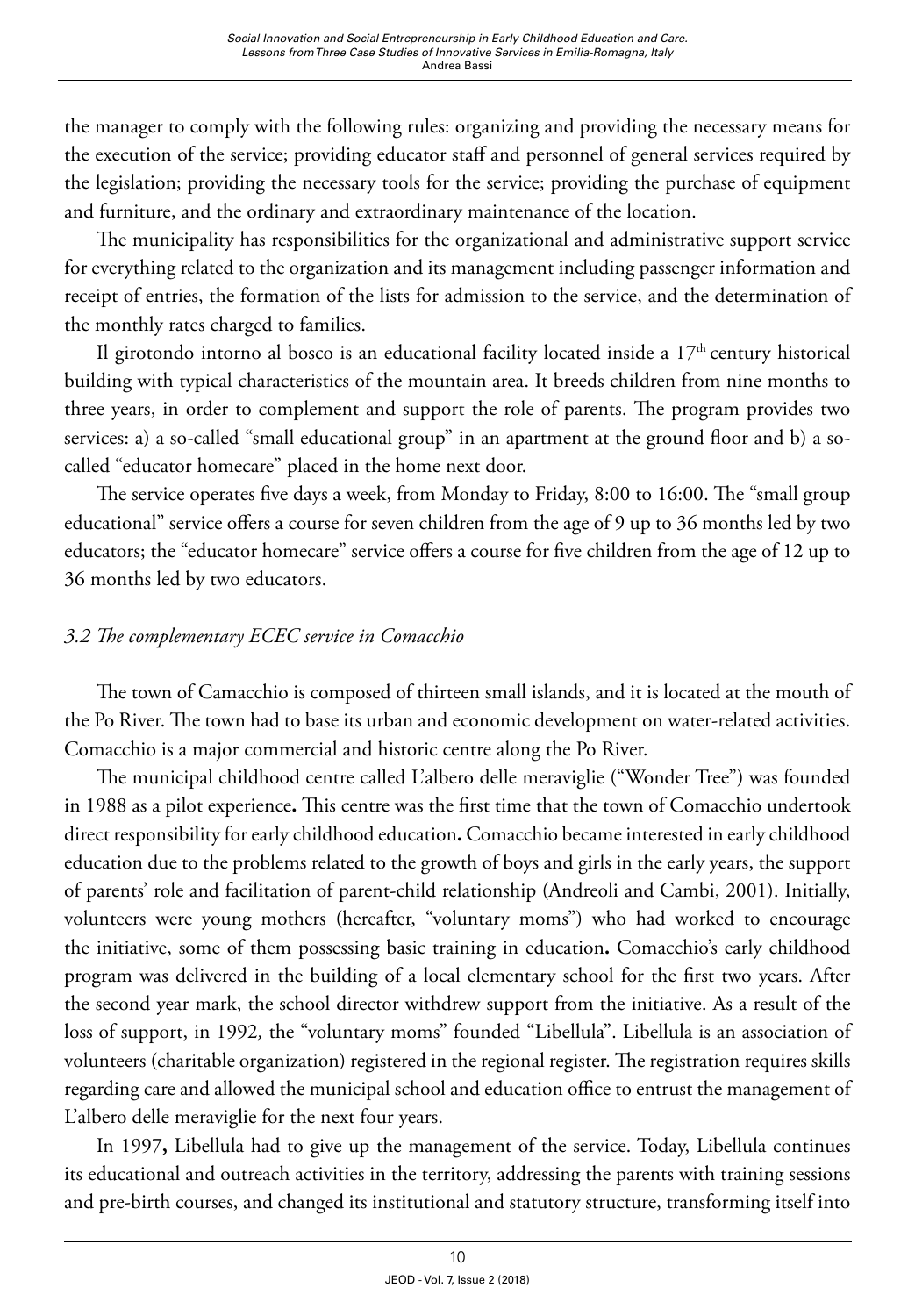a Cooperative called "Girogirotondo".

From the school year 1998-1999, Girogirotondo took over the management of childhood centre L'albero delle meraviglie. The Girogirotondo leaders gradually expanded the range of offers, extending their activities also in the neighbouring territories with various initiatives aimed at different types of users (Andreoli and Cambi, 2001). The positive effects of this service were two-fold: first, it provided growth opportunities for the youngest in the territory (which was largely lacking); and, second, it created an opportunity for professional training and job placement for young women.

The centre for children and parents L'albero delle meraviglie is open every afternoon from Monday to Saturday from 16:30 to 19:30 (every afternoon reserved for the different age groups) and on Saturday, from 9:30 to 12:30.

The centre for "children and parents" is a type of service characterized by the interaction between children and parents (or other adult family members). The centre could, therefore, be regarded as a "co-educational" site, a system in which each part (space, time, the role of adults, relationships) evolves and changes in relation to others in a reciprocal relationship. The centre promotes opportunities for socializing and playing in a meeting space designed to encourage the processes of growth and development of skills by creating an atmosphere of sociability and trust, both through experience in the peer group and in the relationship with adults (Musatti, 2004).

The children's daycare service La Gabbianella ("Little seagull") founded in 1999 is an educational service run by the Girogirotondo cooperative. The program was developed in response to the needs of fostering a care service for young children.

The service could afford up to 24 children aged from 12 to 36 months who are entrusted by educators for up to five hours daily period. When the service first started out, it was provided only during one semester. However, the service began to be provided all year soon to meet demands originated from a tourism-dependent economy. This yearly opening period is a major improvement, aiming at strengthening the "educational offer" and helping parents to work in tourist accommodation services (beaches, restaurants, etc.) during the summer. Today, the service has become an alternative/integrative service for those families, who want a part-time care in which their children can make significant experiences of socialization, playing, exploration, and first separation from family environment and parents.

# *3.3 The nursery Filonido in Bologna*

Filonido is a "corporate welfare" nursery centre, founded in September 2011. It is the 10<sup>th</sup> early childhood facility built and managed in the province of Bologna by a cooperatives consortium called "Karabak"5 .

The consortia cooperative Karabak is a special purpose company for the design, construction and management of educational services for children. Karabak could serve as an entrepreneurial tool to initiate the proposed construction of public services in cooperation with local governments.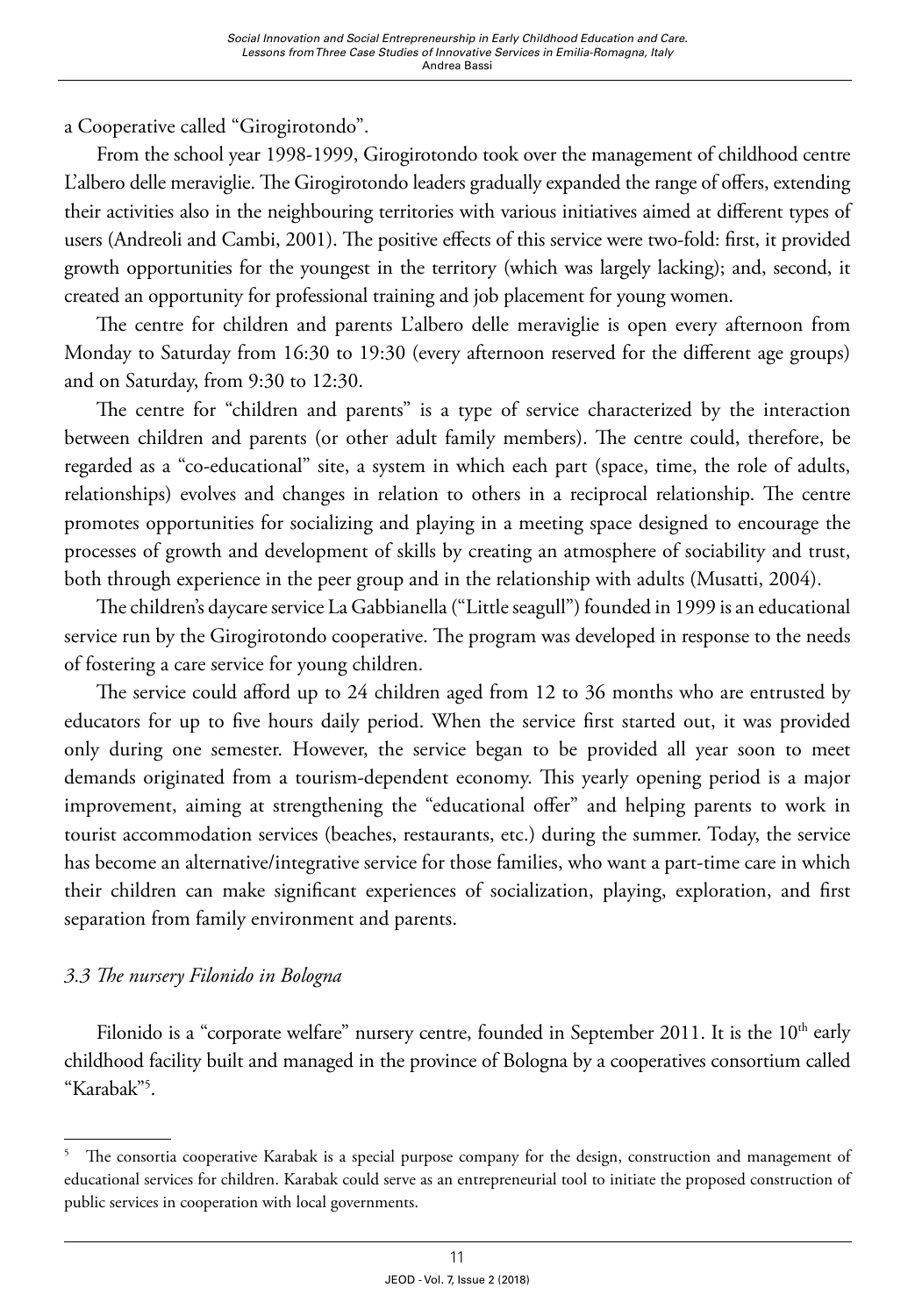The challenge to create the new organization started from customer demand expressed by the following actors: the municipality of Bologna, the Emilia Romagna region, some trade companies located in the so called "fair district" and from one local context study concerning the needs, desires and medium-long term perspectives of corporate welfare. Thus, the Filonido project was preceded by an analysis aimed at describing the specific characteristics in terms of city planning and socioeconomic background of the Bologna's San Donato quarter as well as identifying the demand for educational services for early childhood.

In 2009, the Emilia-Romagna region and the municipality of Bologna signed an agreement for the construction of a public and "corporate welfare" nursery located in the San Donato quarter in Bologna, open to the community.

For the construction of the nursery, the region invested two million Euro and the municipality of Bologna made available the land where it is built. Moreover, the municipality designated the Karabak consortium as a project manager and supervisor for thirty years by means of a public tendering procedure. Five cooperatives took part in the Karabak consortium. Two social cooperatives (Dolce and Cadiai), one catering cooperative (Camst), one construction cooperative (Manutencoop) and a maintenance cooperative (CIPEA). The agreement includes also three private companies: Unipol Finance Group, Legacoop and Hera Group. Based on that, the nursery Filonido hosts a certain number of children of the workers (mainly mothers) of these companies/organizations.

The agreement approved by the Emilia-Romagna region, the municipality of Bologna, and three participating services companies lay down the commitment of the partners to pay directly to the dealer, for the children of its employees, the fee required to cover costs related to an integration of the fees paid by the employees themselves<sup>6</sup>. At the end of the concession, the building will be owned by the city of Bologna. The partnership between the public and private institutions makes the Filonido project possible. The participants had a common goal: giving families some concrete solutions to the families' work-life balance needs. Filonido represents an exemplary implementation of *community welfare* through a net of different organizations.

The nursery is a public educational social service that works with families and it aims at educating the children following the municipal educational guidelines. Filonido accommodates 81 children aged 3 to 36 months, including 20 places agreed upon with the municipality of Bologna, 12 with private or voucher and 49 with Emilia Romagna region and some companies belonging to Bologna exhibition centre (Unipol Finance Group, Legacoop Bologna and Hera Group).

<sup>6</sup> The average cost of a child place in a nursery is about EUR 800 a month. The fee paid by the families is determined by an "income-scale" base. The remaining amount up to the cost covering is in charge of the municipality. In our case study, the difference of cost related to the places reserved to the employees of the corporations is paid by the corporation themselves.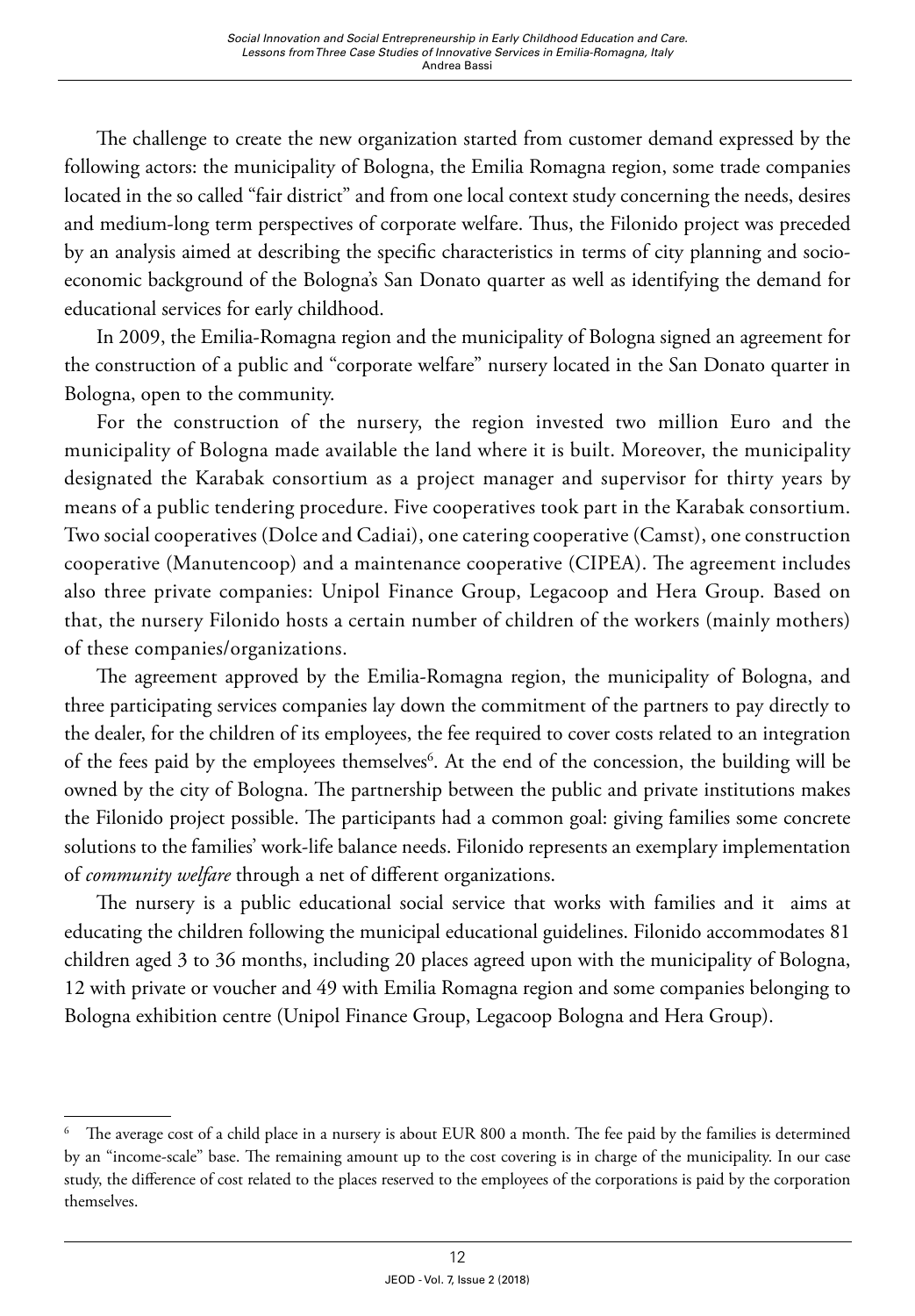### **4. Key findings: Social innovation why and how?**

This section summarises the main findings emerging from the three in-depth case studies.

# *Are the three case studies examples of "social investment" policies?*

The answer is a positive one but with unique differences in each. The Bologna ECEC service centre is a clear example of a "social investment policy" given the fact that it offers a very high-quality nursery service at the price established by the local authority, to a significant number of working women (the centre has the capacity to host up to 81 children 0-3 years old). The centre is located in a very high density offices district (the so-called "Fiera district") that is characterised by the concentration of many private enterprises (consultancy, financial, and commercial intermediaries), cooperative enterprises (insurance, bank services, and consumer cooperatives), and public agencies (the regional government), with a high level of women workforce. A very modern and functional nurse service makes parents trust the sevice – with a flexible time schedule – near their work, which allows them to conciliate their working life with their family life, and to achieve work life balance. Most of the beneficiaries of the nursery are women who are middle-class and have middle-high level skills. They can get access to the service precisely because the nursery is located at the centre of the financial district.

The two Comacchio ECEC service centres are different examples of "social investment policy" in the sense that they offer a "space", where people of different generations, ethnicity, religions, and cultures can meet in a safe and controlled environment for pursuing a common goal, the education of their children. It is a particularly important facility, especially for a traditionally deprived and isolated geographical area. In this regard, two Comacchio ECEC could be regarded as a key actor of the community to build an inclusive and cohesive society.

The Serramazzoni ECEC service centre is also a distinctive example of "social investment policy" given that it offers a nursery service – in a small, informal, friendly and familiar setting – to families that otherwise would not have the possibility to care their children in a highly qualified way. Considering that the municipality of Serramazzoni is a small village on the hills outside the big city of Modena where many young families do not have relatives in the neighbourhood who could provide cares instead of them, the home centre provides opportunities for the parents to conciliate their job careers (especially for women/mothers) with having children. As it appears in many interviews: "*if the home centre was not there, I would not have been able to work. I would have been forced to stay at home, caring for my children*", said a lady who has three children of different ages, and all of them have been enrolled in the home centre.

# *Are the three case studies examples of "social innovation"?*

We can answer affirmatively to the above question, but each case relates to specific dimensions. The idea behind the theoretical framework (showed in Figure 1) is that social innovation happens when it is activated by an actor (individual or collective) located in the system of interaction and it produces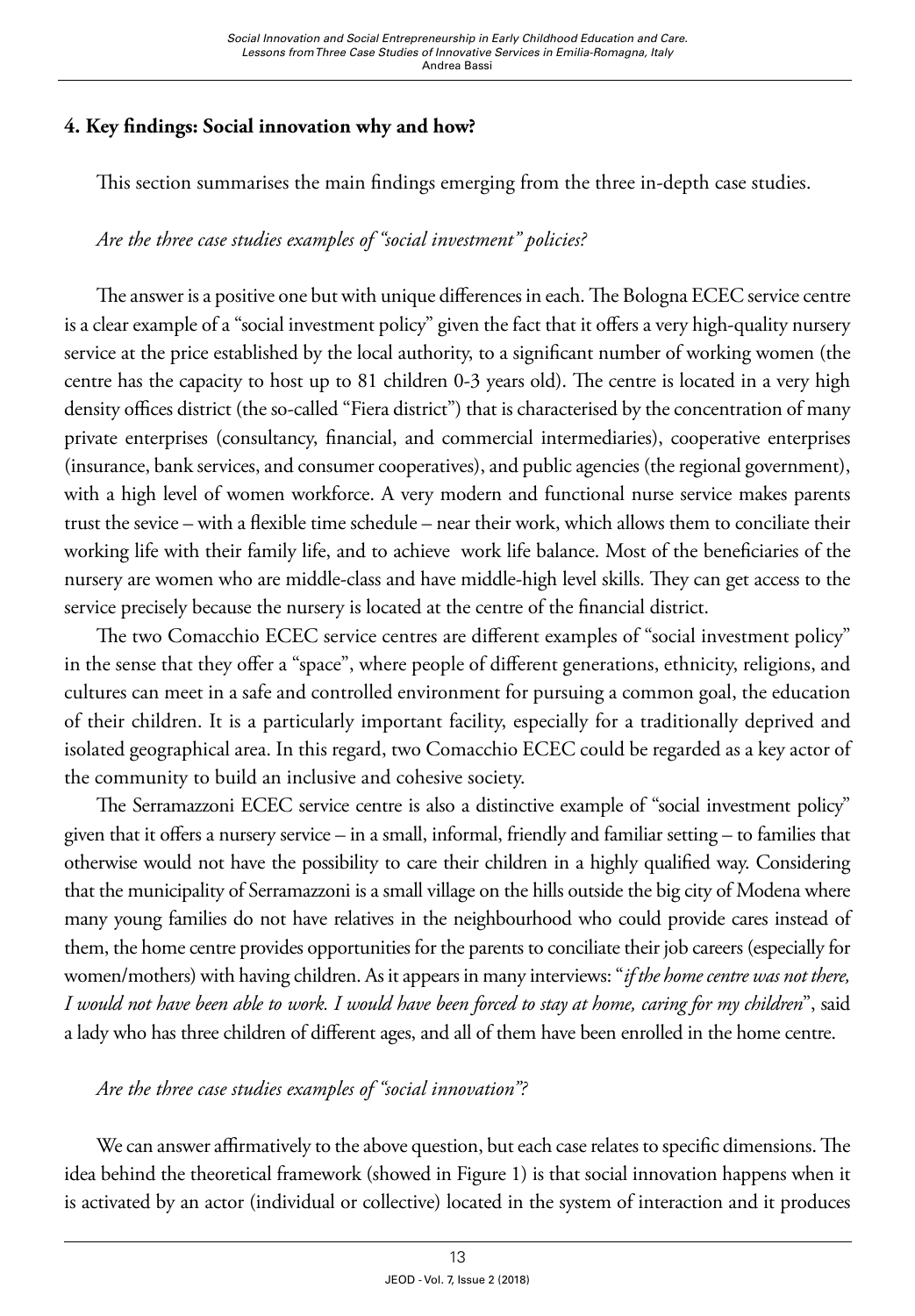a change, in at least one of the four dimensions of the relational field of action (resources, power, routines, beliefs). A change that is able to "activate" a positive feedback in the relational network.

Only "when" and "if" the changes interact with each other reaching a certain level of intensity (scale) the entire system of interaction changes (saturation effect) in a substantial, stable, and somehow permanent way.

In order to start a social innovation process, we need a socially innovative entrepreneur, but in order to allow the social innovation to diffuse and reach a sufficient scale (critical mass) and to become adopted by the majority of the actors in the system of interaction, it is necessary that a certain number of pre-condition should be complied.

As it is a long-standing process with several forward and backward steps, the final success of a social innovation process is related to the level of "path-dependency" or "path-breaking" orientation presents in the system of interaction.

#### **The Bologna ECEC service centre**

The Bologna case study could be understood as an outstanding example of an unusual combination of economic and financial resources (see the "left quadrant" in Figure 1). In this chart, we represented the social innovation process as an "emerging phenomenon" that arise from the interaction (virtuous circles) between four main dimensions of social action: resources, authority flows, routines, and beliefs.

As illustrated in Section 3.3, the peculiarity of the nursery Filonido is the very innovative arrangement of public, private for profit and private non-profit actors that made it possible to (literally) build a new nursery centre in the "Fiera District area" in the city of Bologna. The main actors involved in the project have been the following ones, each of them playing a different role in the network:

- the Bologna municipality gave the land (for a thirty years period)
- the Emilia-Romagna regional government gave a loan of 2 million Euro
- the cooperative movement set up a consortium (of five members)
- the consortium Karabak built the new Centre
- the cooperative Dolce run the Centre
- the cooperative Camst supply the food service
- the Emilia-Romagna region, the Hera corporation, the Unipol Corporation, and the Legacoop umbrella association pay for a certain number of places in the nursery for the children of their employees.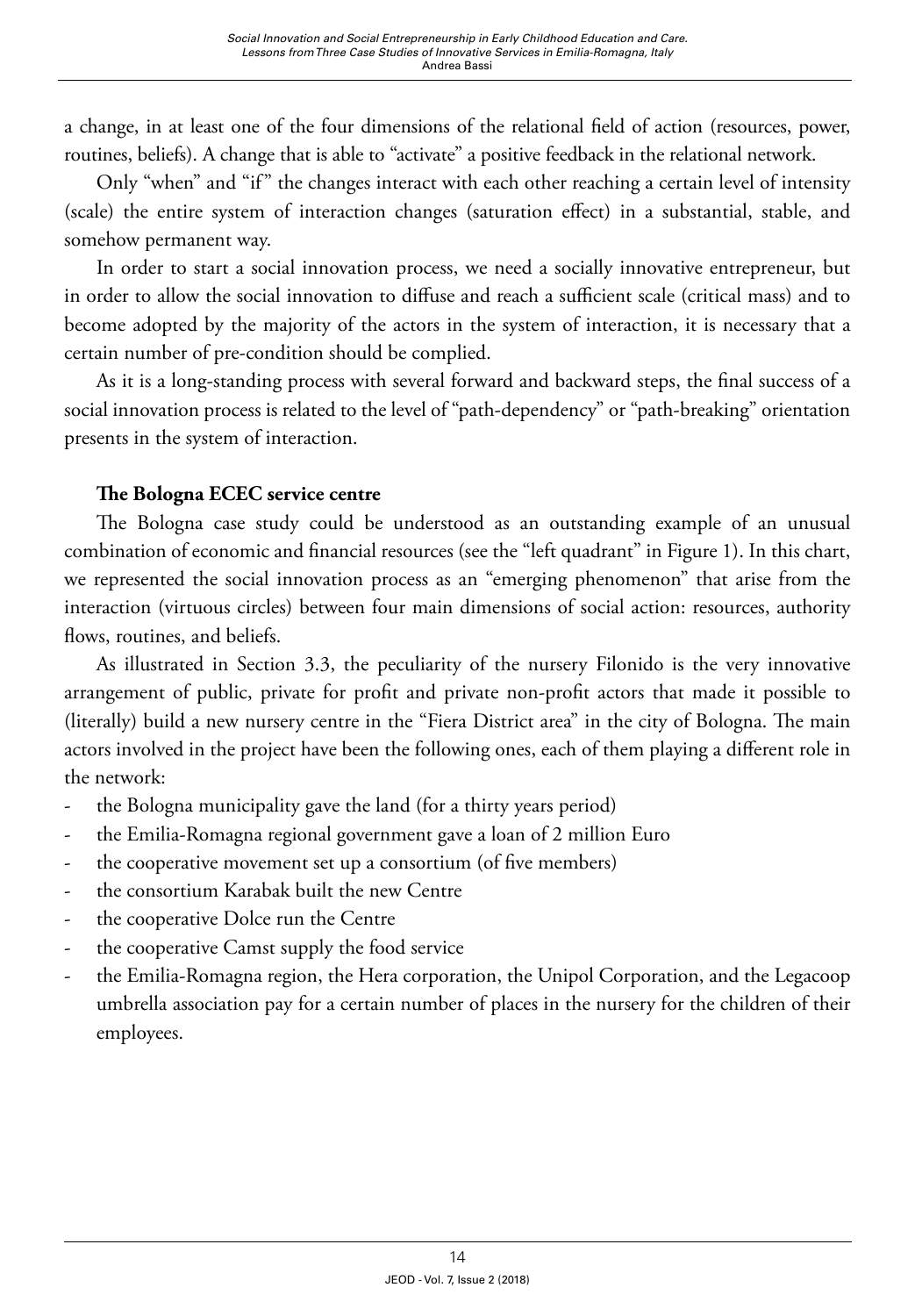



#### **The Comacchio ECEC service centres**

The main social innovation element of the Comacchio case study consists of an attempt to modify the "cultural orientations" and the "beliefs and values" of the local community towards childhood and adolescence (see the "bottom quadrant" in Figure 1).

Until the end of the 1980s, the territory suffered from a lack of attention to early childhood education; there were literally no services dealing with problems regarding the development in infancy, the support of parents' role, and facilitation of parent-child relationship.

Only the successful interaction of international (the Bernard Van Leer Foundation), national (the Ministry of Education), regional (the regional government) and local actors (the Municipality and civil society organizations) could create the fertile environment which facilitates a bunch of activities and projects that could persist for many years, and that were able to develop into a plurality of ECEC services and facilities.

#### **The Serramazzoni ECEC service centre**

The main contribution in term of social innovation of the Serramazzoni case concerns its ability to change how the local government exerts its power or authority in regards to the system of services benefiting childhood (see the "upper quadrant" in Figure 1).

The demographic trends of the early 2000's, with the increasing number of young families with infant children and both parents working outside the home without relatives living nearby, pressed the local administration to implement ECEC services. The impossibility to build a nursery centre pushed the municipality to promote the research of new settlement and innovative solutions and the solutions are supported by the new regulation framework enacted by the regional government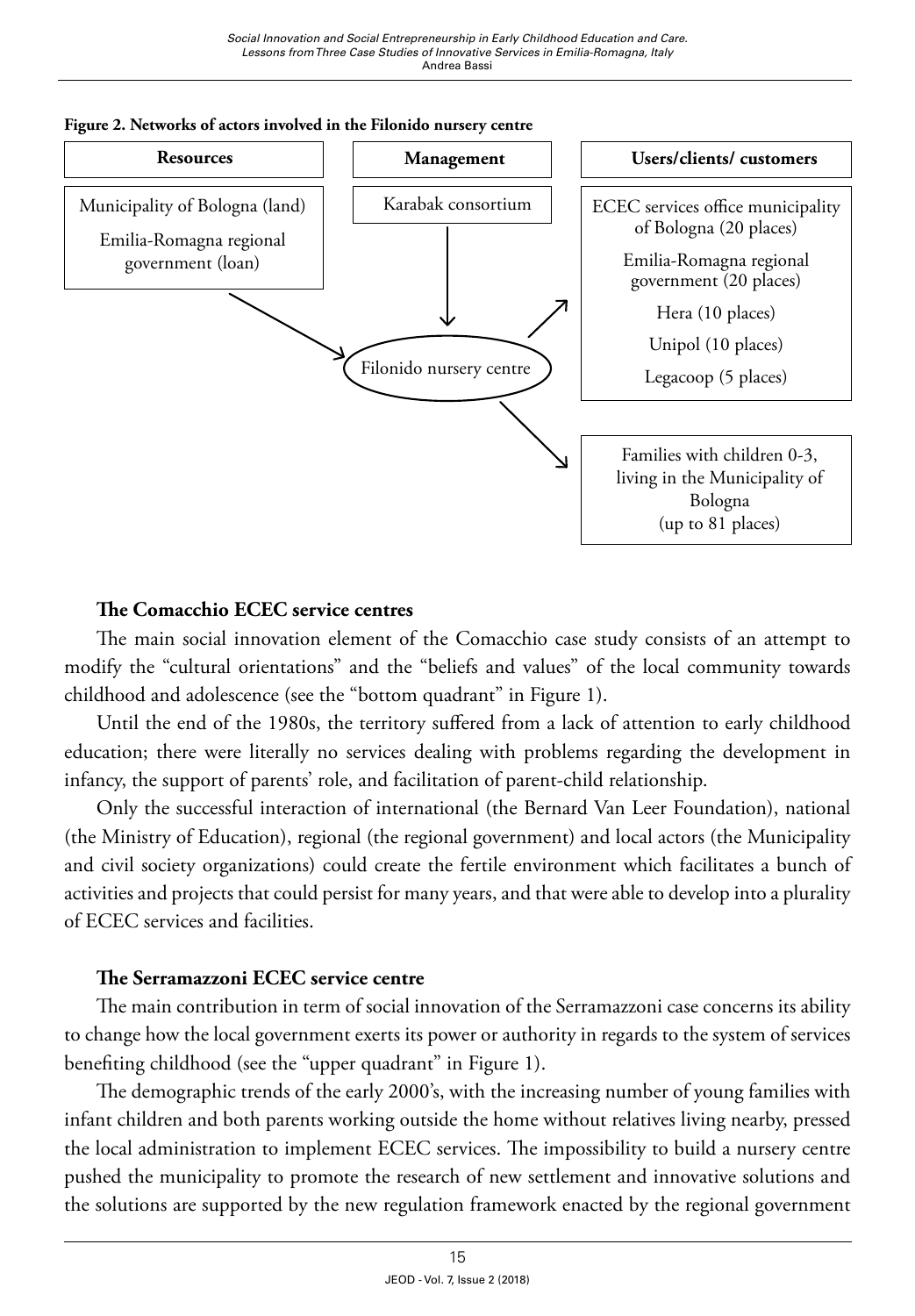in 2000. The new law (n.1 of January 2000) at the art. 3 diversified ECEC services and introduced "home educator service". In this vein, the Serramazzoni case study suggests a clear example of a combination of different elements that changes the flow of authority in the local community, giving voice to the requests of families with infant children, and creating a "new market" for ECEC services in which new private providers can find an opportunity to develop their businesses.

#### *What are the main commonalities that the three case studies share?*

From the abovementioned considerations, it appears that the process of activation of innovative ECEC services follows a common pathway that can be summarized in the following phases.

In the first place an "activist" or a civil society association (women, parents, workers' union, neighbourhood committees, social movement, etc.) initiated an advocacy campaign, pushing the local administration (municipality) towards the adoption of deliberation that activated ECEC services (Forno and Graziano, 2014). After a long period of negotiation, the public administrator enacted a resolution that institutionalized the ECEC service, sometimes in the form of policy experimentation (for a limited period of time, usually from one up to three years).

There are also counter-powers. Usually the institutional regulation framework is not favourable of experimentations, pilot projects, and innovative services. Especially bureaucrats tried to impede any kind of deviation from the established routine ("business as usual" way of working).

When the ECEC services turned out to be very successful, coalitions of supporters of the initiatives were formed and the municipality was forced to extend the period of experimentation and even to institutionalize them.

Even care delivery workers who first opposed the service recognized the program's success and actively accepted the policies.

Once the ECEC service became institutionalized, usually, the care delivery workers, complied with expending service hours and providing additional complimentary services (Guidi and Andretta, 2015).

This process shows several features as follows:

- It is clearly a bottom-up process (starting in the civil society and moving towards the public administration).
- It requires the presence of a "social" entrepreneur (usually a woman or a group of women).
- It puts in place a multi-level interaction system with a plurality of actors (global, national, regional and local).
- It activates a complex set of interwoven networks (economic, political, social, and cultural) of relationships and exchanges.
- It consists of an "emerging" phenomenon that shows up in an unintended and unexpected way.
- It requires the combination of several pre-conditions, among which a very key role is played by the bundle of resources present in the territory.
- It represents an institutionalisation process through which new practices and way of thinking enter into the mainstream policy.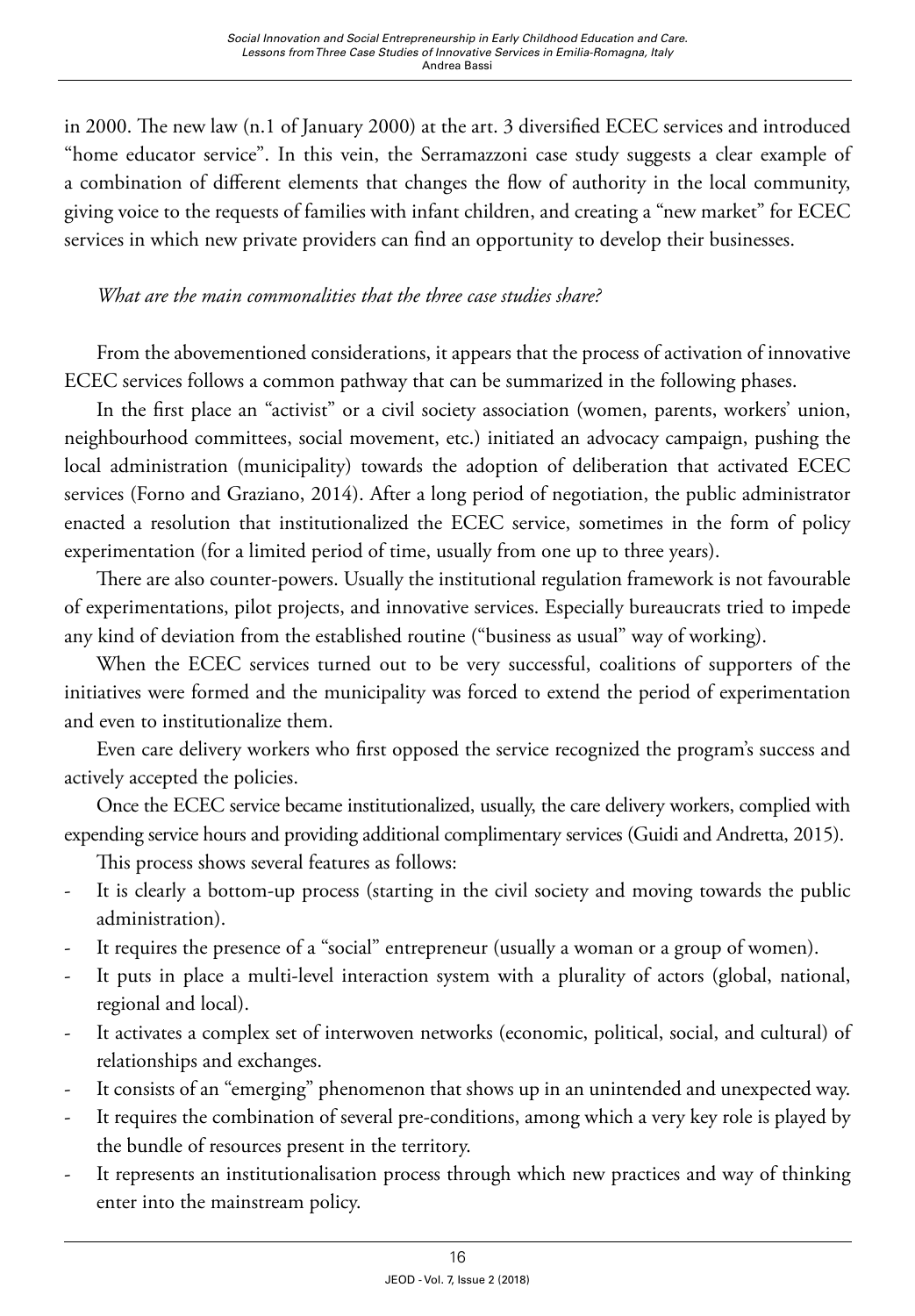#### **5. Lessons to be learnt and policy implications**

Several "lessons to be learnt" from the three case studies could be suggested as follows.

First, social innovation initiatives are highly "context-dependent". In that social innovations are strictly interwoven together with a network of actors (that we defined the "relational system of interaction") and are embedded in a specific economic-political-social-cultural environment.

Second, the public sector is not always an obstacle to the development and the diffusion of social innovations. On the other hand, effective, stable (scaling-up), durable, and sustainable social innovations require a crucial role to be played by the different agencies of the public administration.

Third, the private for profit sector can play an important role in social innovation initiatives, but usually – in the field of social, health and education services – is not the actor who starts the experimentation process that gives way to the social innovation initiative.

Fourth, civil society organizations at a different level of social action– micro, meso and macro – play a crucial and central role in the beginning of small, locally based, experimental, and pilot projects, that create the favourable environment in which social innovations can start, grow and develop.

Fifth, social innovations are more effective (and sustainable) when they are able to trigger a virtuous circle that activate processes involving all the four dimensions of the "social innovation diamond" (or compass): a) resources distribution; b) authority flows, regulation, actors' roles; c) routines, social norms and relationships; d) values and beliefs.

Finally, social innovations often emerge as "unintended consequences" of social action initiated by social actors who want to solve an immediate, concrete, and urgent need of their individual members (or families).

Usually, at the beginning of a social innovation process, there is the role of "entrepreneurs", not only nor primarily in an economic sense of the term, but more widely from a social, political and cultural perspective.

The lessons learnt from the case studies analysis point out that certain conditions are needed for the successful development of social innovation in the ECEC field. Such conditions encompass the following elements.

The presence of a coherent system of a regulatory framework regarding whether funding is systematically distributed to the public and private non-for-profit organizations on the basis of accessibility and required quality satisfaction (e.g., inclusion of children with special needs, income-related fees favouring the participation of low-income families, reasonable adult/child ratio, pedagogical coordination, amount of paid working hours without children allowing staff to participate in collegial meetings and ongoing professional development activities).

A shared commitment to ECEC as a public good at all level of governance is necessary. That encourages bottom-up policy advocacy and sustains innovation through responsive policy-making processes.

The analysis of the data collected through interviews to key-stakeholders also highlights that social innovation in ECEC is more likely to happen in the following contexts: traditions of civic engagement and educational activism are present or emerging in the local community and the